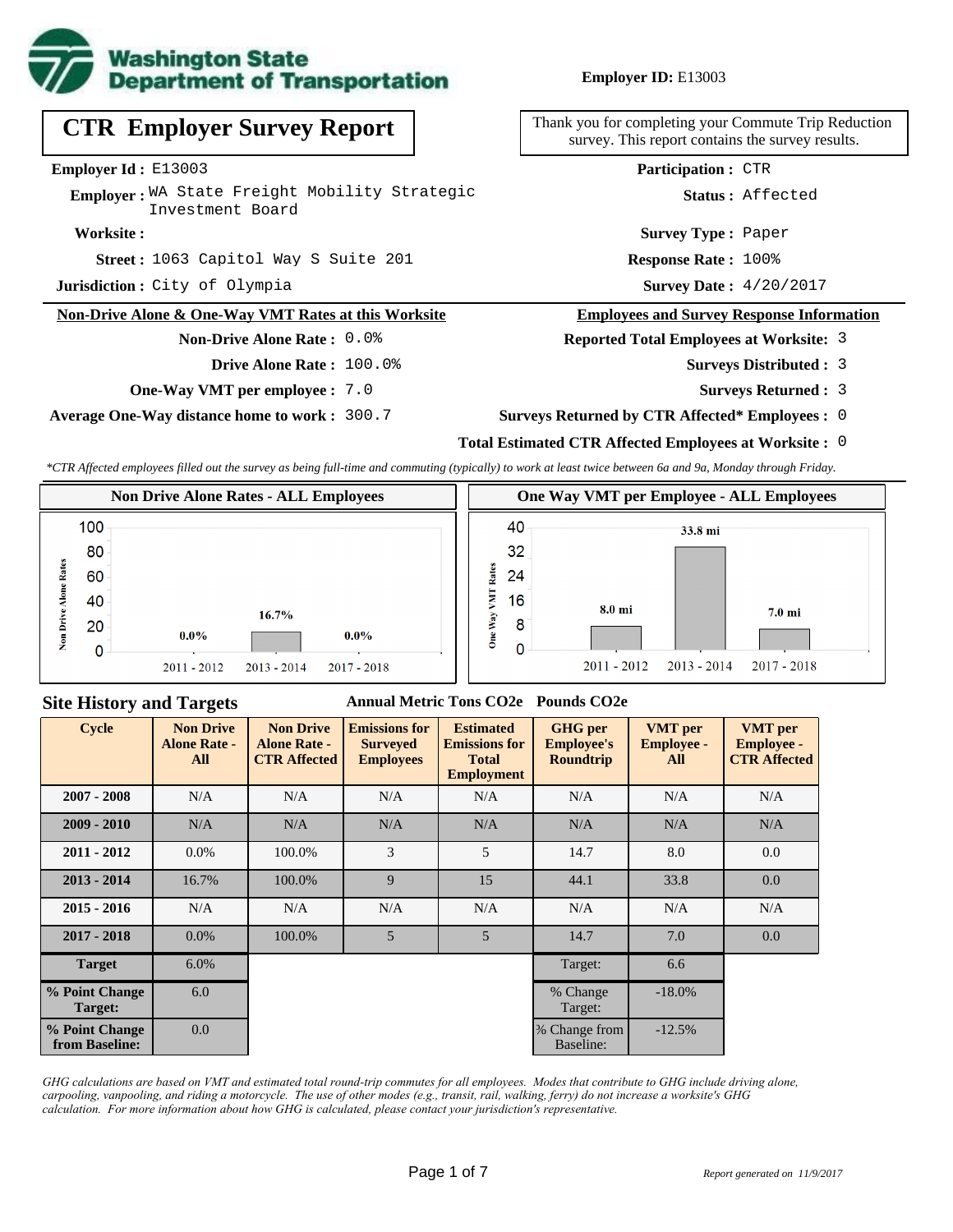

## **Commute Trips By Mode - All Employees**

**Q.4: Last week, what type of transportation did you use each day to commute TO your usual work location? (Mode used for the longest distance.)**



*\* Motorcycle-1 is now included in Drive Alone and Motorcycle-2 is included in Carpool. Information about these trips is still available by request.*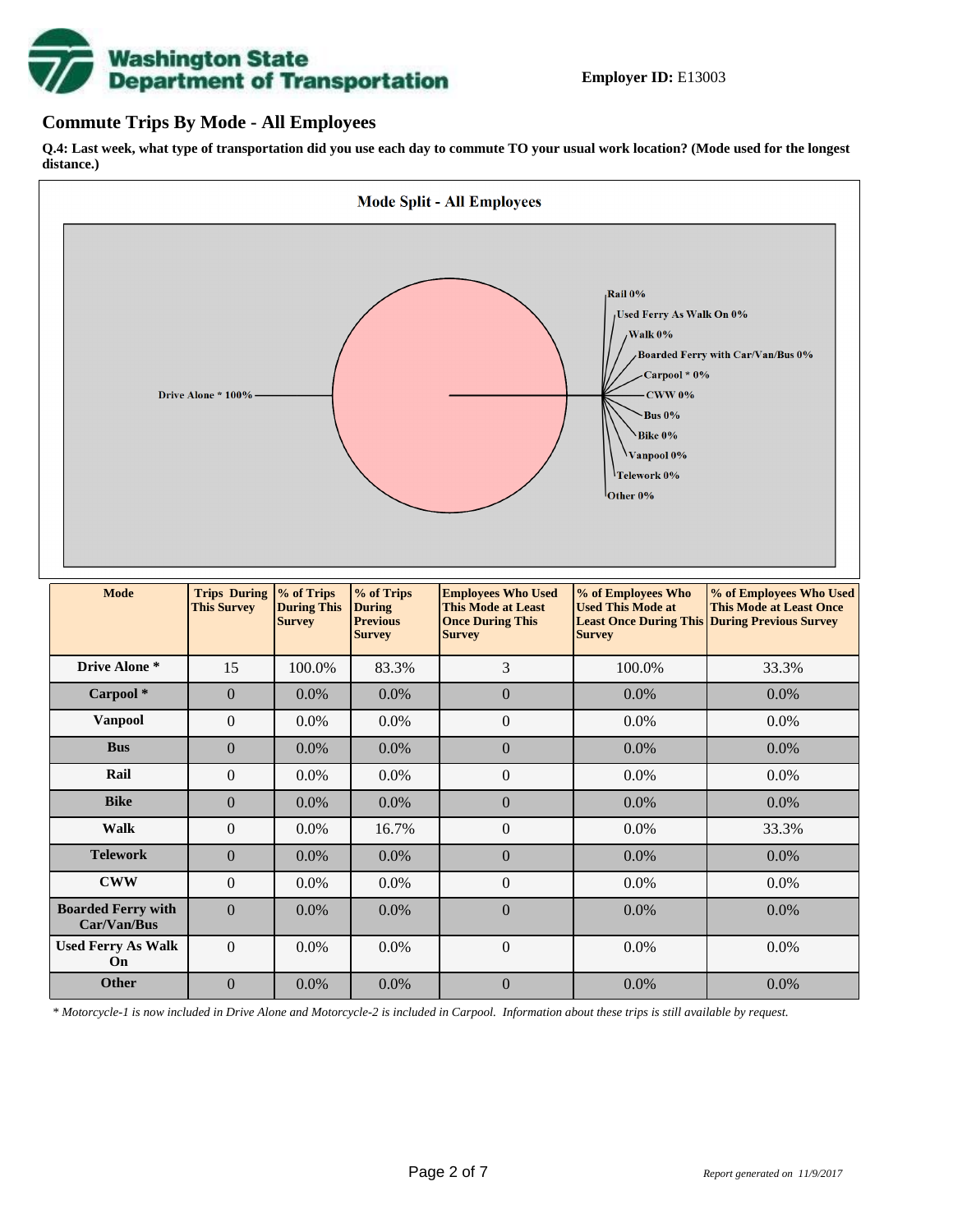

## **Alternative Modes - Number of Employees Who Used a Non-Drive Alone Mode:**

| <b>Non-Drive Alone</b><br><b>Number Of Days</b> | <b>Exactly this # of</b><br><b>Employees</b> | <b>Exactly this % of</b><br><b>Employees</b> | At least # of<br><b>Employees</b> | At least % of<br>employees |
|-------------------------------------------------|----------------------------------------------|----------------------------------------------|-----------------------------------|----------------------------|
| 0 Day                                           | 3                                            | 100%                                         | 3                                 | 100%                       |
| 1 Days                                          | 0                                            | 0%                                           | $\Omega$                          | 0%                         |
| 2 Days                                          | 0                                            | 0%                                           | 0                                 | 0%                         |
| 3 Days                                          | $\theta$                                     | 0%                                           | $\Omega$                          | 0%                         |
| 4 Days                                          | $\overline{0}$                               | 0%                                           | 0                                 | 0%                         |
| 5 Days                                          | $\theta$                                     | 0%                                           | $\theta$                          | 0%                         |
| <b>6 or More Days</b>                           | 0                                            | 0%                                           | $\overline{0}$                    | 0%                         |

## **Count by Occupancy of Carpools and Vanpools**

**Q.5 If you used a carpool or vanpool as part of your commute, how many people (age 16 or older) are usually in the vehicle?**

| <b>Ridesharing Occupancy</b> | <b>Mode</b> | <b>Response Count</b> |
|------------------------------|-------------|-----------------------|
| $2*$                         | Carpool     | $\theta$              |
| 3                            | Carpool     | $\boldsymbol{0}$      |
| 4                            | Carpool     | $\overline{0}$        |
| 5                            | Carpool     | $\overline{0}$        |
| >5                           | Carpool     | $\theta$              |
| $<$ 5                        | Vanpool     | $\overline{0}$        |
| 5                            | Vanpool     | $\boldsymbol{0}$      |
| 6                            | Vanpool     | $\boldsymbol{0}$      |
| 7                            | Vanpool     | $\boldsymbol{0}$      |
| 8                            | Vanpool     | $\boldsymbol{0}$      |
| 9                            | Vanpool     | $\overline{0}$        |
| 10                           | Vanpool     | $\overline{0}$        |
| 11                           | Vanpool     | $\overline{0}$        |
| 12                           | Vanpool     | $\boldsymbol{0}$      |
| 13                           | Vanpool     | $\overline{0}$        |
| 14                           | Vanpool     | $\overline{0}$        |
| >14                          | Vanpool     | 0                     |

\* Motorcycle-2 counted with Carpool-2 for this table.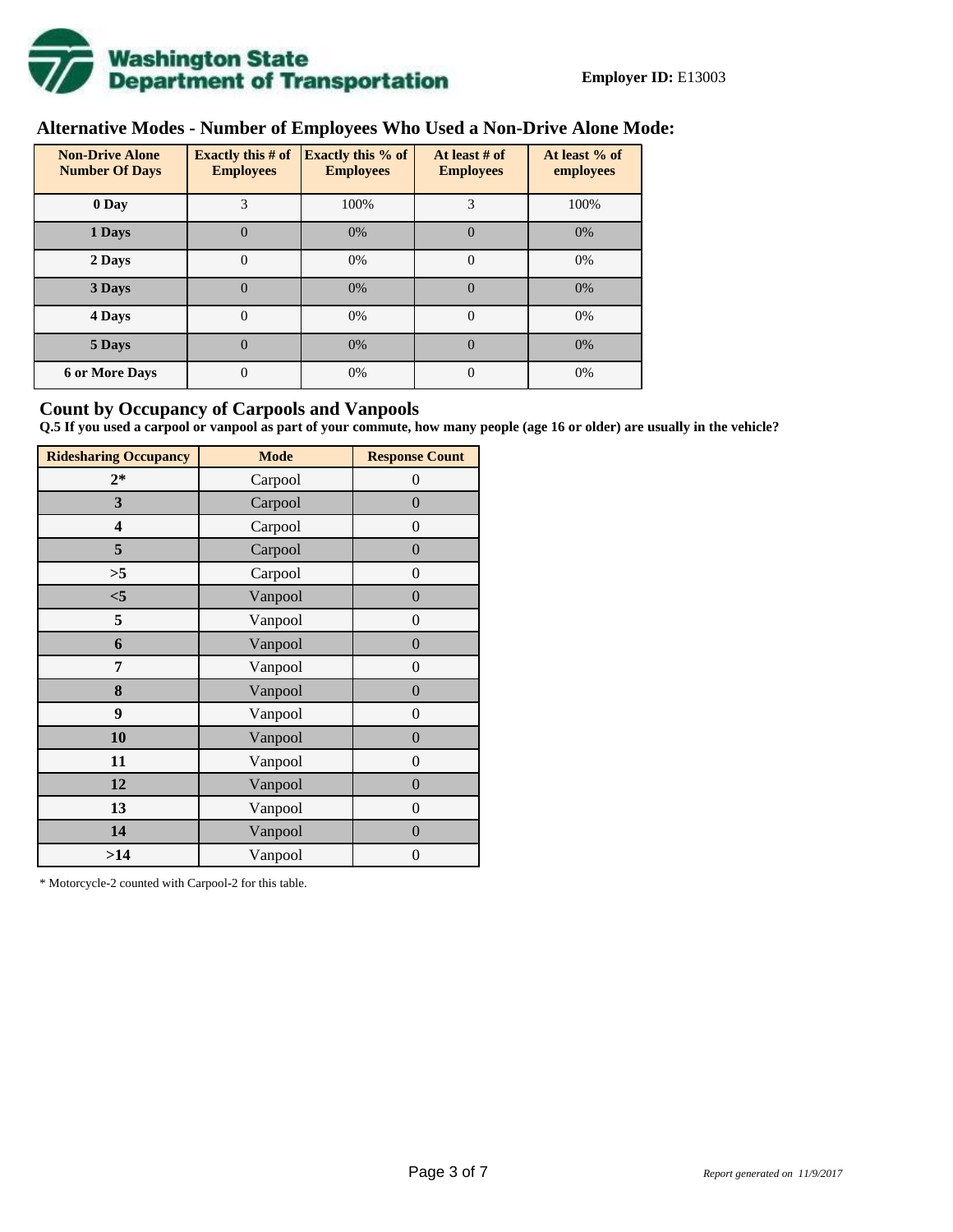

# **Reported Work Schedule - All Employees**

**Q.8 Which of the following best describes your work schedule?**

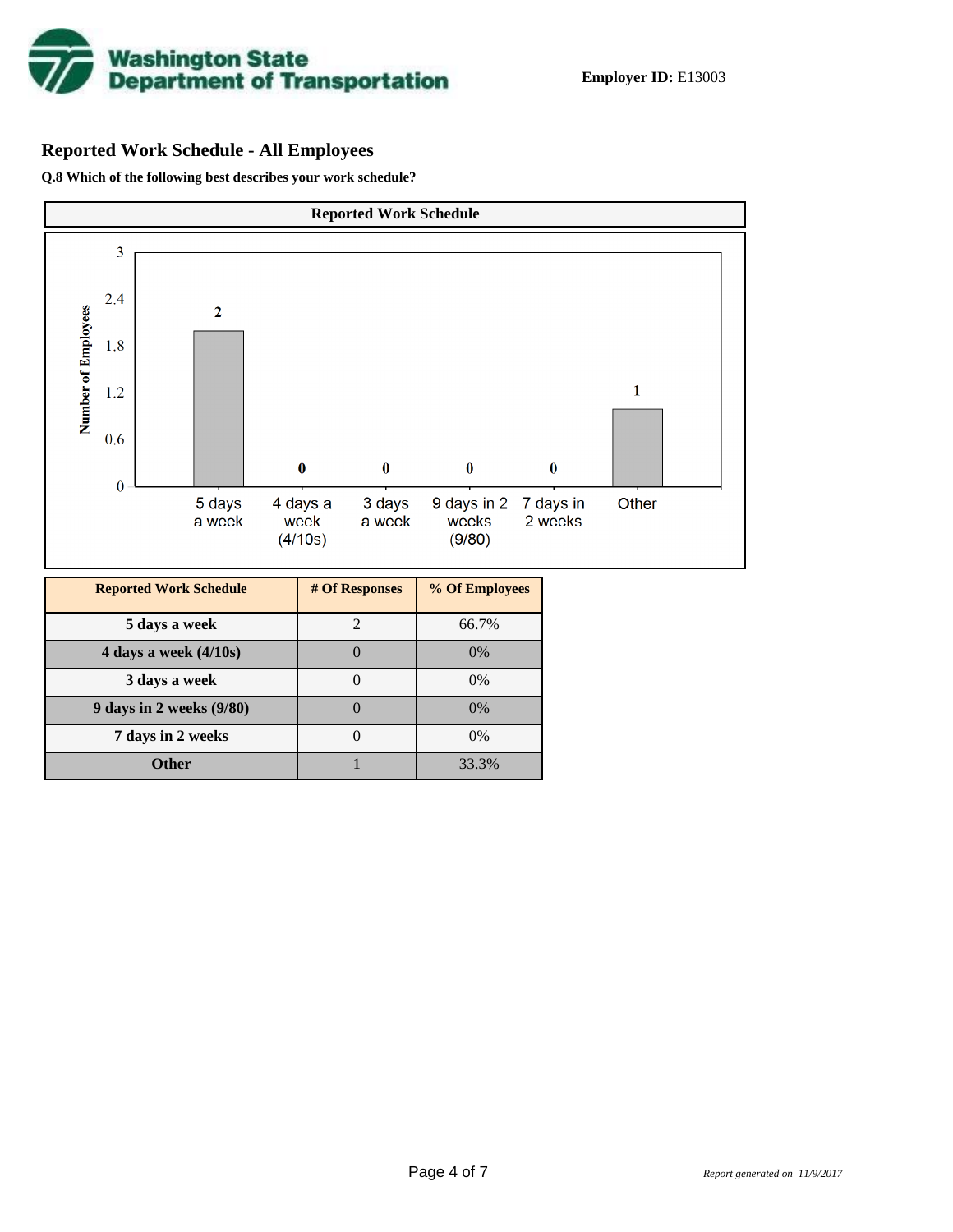

## **Parking and Telework**

**Q.9: On the most recent day that you drove alone to work, did you pay to park? (Mark "yes" if you paid that day, if you prepaid, if you are billed later, or if the cost of parking is deducted from your paycheck.)**



**Q.10: How many days do you typically telework?**

| <b>Telework Frequency</b>           | # of Responses | % of Responses |
|-------------------------------------|----------------|----------------|
| No Answer/Blank                     |                | $0.0\%$        |
| I don't telework                    | 3              | 100.0%         |
| Occasionally, on an as-needed basis |                | $0.0\%$        |
| 1-2 days/month                      |                | $0.0\%$        |
| 1 day/week                          |                | $0.0\%$        |
| 2 days/week                         |                | 0.0%           |
| 3 days/week                         |                | $0.0\%$        |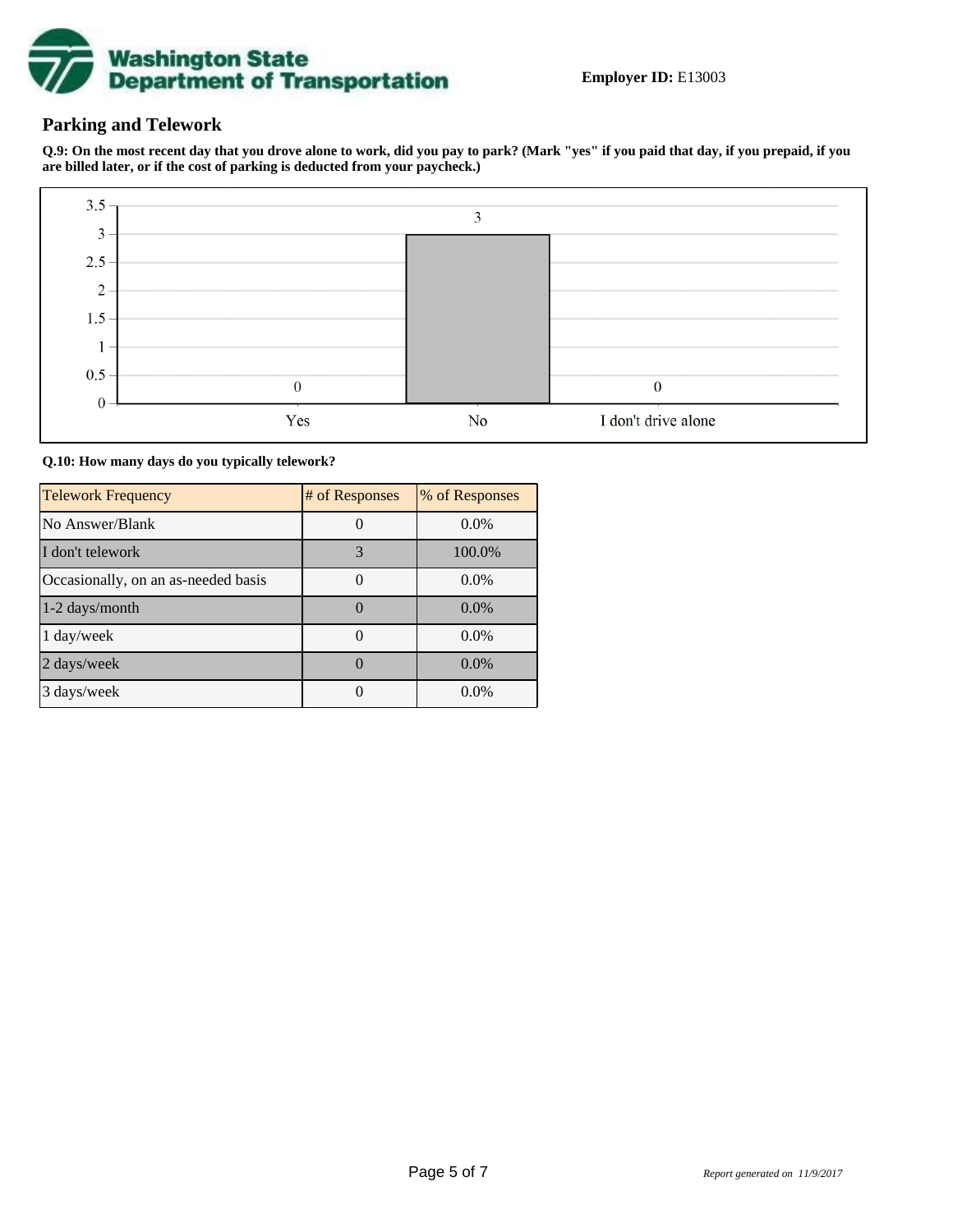

## **Reasons for driving alone to work/not driving alone to work**

**Q11. When you do not drive alone to work, what are the three most important reasons?**

| <b>Question Text</b>                                           | # of Responses | % of Responses |
|----------------------------------------------------------------|----------------|----------------|
| Other                                                          | 1              | 100.0%         |
| Financial incentives for carpooling, bicycling or walking.     | $\Omega$       | $0.0\%$        |
| Free or subsidized bus, train, vanpool pass or fare benefit    | $\Omega$       | $0.0\%$        |
| Personal health or well-being                                  | $\Omega$       | 0.0%           |
| Cost of parking or lack of parking                             | $\Omega$       | $0.0\%$        |
| To save money                                                  | $\Omega$       | $0.0\%$        |
| To save time using the HOV lane                                | $\Omega$       | $0.0\%$        |
| I have the option of teleworking                               | $\Omega$       | $0.0\%$        |
| Driving myself is not an option                                | $\theta$       | $0.0\%$        |
| Emergency ride home is provided                                | $\Omega$       | $0.0\%$        |
| I receive a financial incentive for giving up my parking space | $\Omega$       | 0.0%           |
| Preferred/reserved carpool/vanpool parking is provided         | $\Omega$       | $0.0\%$        |
| Environmental and community benefits                           | $\Omega$       | $0.0\%$        |

#### **Q12. When you drive alone to work, what are the three most important reasons?**

| <b>Question Text</b>                                      | # of Responses | % of Responses |
|-----------------------------------------------------------|----------------|----------------|
| Riding the bus or train is inconvenient or takes too long | $\mathfrak{D}$ | 28.6%          |
| My job requires me to use my car for work                 | $\mathfrak{D}$ | 28.6%          |
| I like the convenience of having my car                   | $\mathfrak{D}$ | 28.6%          |
| Family care or similar obligations                        |                | 14.3%          |
| I need more information on alternative modes              | $\Omega$       | $0.0\%$        |
| My commute distance is too short                          | $\Omega$       | $0.0\%$        |
| Bicycling or walking isn't safe                           | $\theta$       | $0.0\%$        |
| There isn't any secure or covered bicycle parking         | $\Omega$       | $0.0\%$        |
| Other                                                     | $\theta$       | $0.0\%$        |